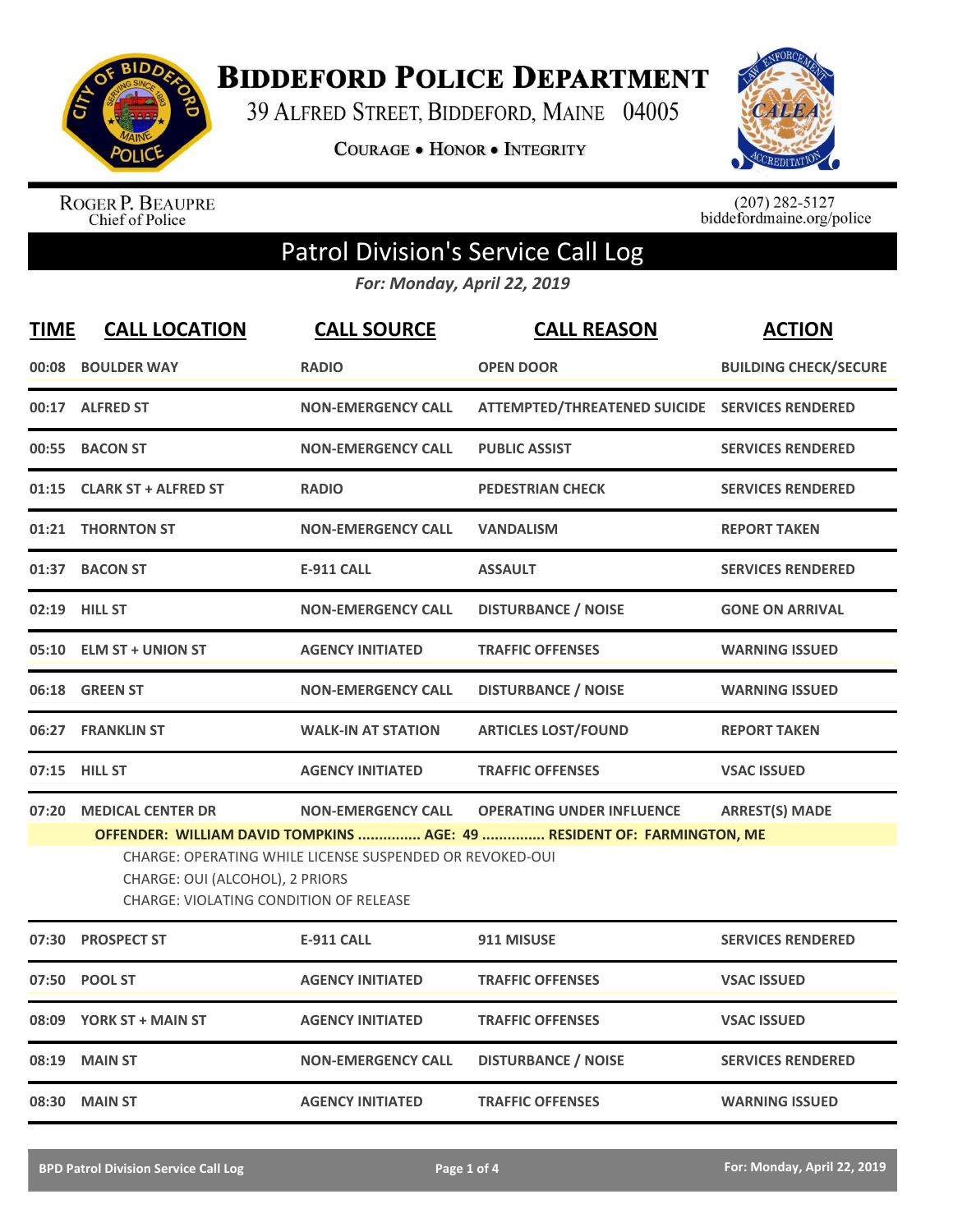| <b>TIME</b> | <b>CALL LOCATION</b>                                                                                          | <b>CALL SOURCE</b>        | <b>CALL REASON</b>                 | <b>ACTION</b>             |
|-------------|---------------------------------------------------------------------------------------------------------------|---------------------------|------------------------------------|---------------------------|
|             | 08:42 GRAHAM ST                                                                                               | <b>NON-EMERGENCY CALL</b> | <b>BURGLARY OF A MOTOR VEHICLE</b> | <b>REPORT TAKEN</b>       |
|             | 08:45 MAIN ST                                                                                                 | <b>AGENCY INITIATED</b>   | <b>TRAFFIC OFFENSES</b>            | <b>WARNING ISSUED</b>     |
|             | 09:03 SOUTH ST                                                                                                | <b>AGENCY INITIATED</b>   | <b>TRAFFIC OFFENSES</b>            | <b>WARNING ISSUED</b>     |
|             | 09:23 ALFRED ST                                                                                               | <b>NON-EMERGENCY CALL</b> | <b>SEEKING INFORMATION</b>         | <b>SERVICES RENDERED</b>  |
|             | 09:29 ALFRED ST                                                                                               | <b>AGENCY INITIATED</b>   | <b>TRAFFIC OFFENSES</b>            | <b>WARNING ISSUED</b>     |
|             | 09:40 GREEN ST                                                                                                | <b>NON-EMERGENCY CALL</b> | <b>SUSPICION</b>                   | <b>SERVICES RENDERED</b>  |
|             | 09:58 FORTUNES ROCKS RD + MADDO NON-EMERGENCY CALL                                                            |                           | <b>ARTICLES LOST/FOUND</b>         | <b>SERVICES RENDERED</b>  |
|             | 10:17 ALFRED ST                                                                                               | <b>AGENCY INITIATED</b>   | <b>TRAFFIC OFFENSES</b>            | <b>VSAC ISSUED</b>        |
| 10:30       | <b>MEDICAL CENTER DR</b>                                                                                      | <b>NON-EMERGENCY CALL</b> | <b>MENTAL ILLNESS CASES</b>        | <b>SERVICES RENDERED</b>  |
| 10:33       | <b>COLE RD + FERNANDE ST</b>                                                                                  | <b>AGENCY INITIATED</b>   | <b>TRAFFIC OFFENSES</b>            | <b>WARNING ISSUED</b>     |
|             | 10:42 ALFRED ST                                                                                               | <b>WALK-IN AT STATION</b> | <b>CHECK WELFARE</b>               | <b>SERVICES RENDERED</b>  |
|             | 10:51 ELM ST                                                                                                  | <b>AGENCY INITIATED</b>   | <b>TRAFFIC OFFENSES</b>            | <b>WARNING ISSUED</b>     |
|             | 10:52 GRAHAM ST                                                                                               | <b>NON-EMERGENCY CALL</b> | <b>ARTICLES LOST/FOUND</b>         | <b>SERVICES RENDERED</b>  |
| 10:59       | <b>GEORGE ST</b>                                                                                              | <b>NON-EMERGENCY CALL</b> | <b>BURGLARY OF A MOTOR VEHICLE</b> | <b>REPORT TAKEN</b>       |
|             | 11:06 ALFRED ST                                                                                               | <b>NON-EMERGENCY CALL</b> | <b>HARASSMENT</b>                  | <b>FIELD INTERVIEW</b>    |
|             | <b>11:18 GREEN ST</b>                                                                                         | <b>NON-EMERGENCY CALL</b> | <b>CIVIL COMPLAINT</b>             | <b>SERVICES RENDERED</b>  |
|             | 11:20 KING ST                                                                                                 | <b>AGENCY INITIATED</b>   | <b>PRO-ACTIVE DV RESPONSE TEAM</b> | <b>NO VIOLATION</b>       |
|             | 11:24 ALFRED ST                                                                                               | <b>WALK-IN AT STATION</b> | <b>TRESPASSING</b>                 | <b>REPORT TAKEN</b>       |
|             | 12:23 ELM ST                                                                                                  | <b>AGENCY INITIATED</b>   | <b>TRAFFIC OFFENSES</b>            | <b>VSAC ISSUED</b>        |
|             | 12:37 FOSS ST                                                                                                 | <b>AGENCY INITIATED</b>   | <b>PRO-ACTIVE DV RESPONSE TEAM</b> | <b>NO VIOLATION</b>       |
|             | 12:39 BOULDER WAY<br>OFFENDER: MARK S DETESO  AGE: 59  RESIDENT OF: SACO, ME<br><b>CHARGE: WARRANT ARREST</b> | <b>NON-EMERGENCY CALL</b> | <b>WARRANT ARREST</b>              | <b>ARREST(S) MADE</b>     |
|             | 12:47 LETELLIER LN                                                                                            | <b>E-911 CALL</b>         | 911 MISUSE                         | <b>NO ACTION REQUIRED</b> |
|             | 12:53 ELM ST                                                                                                  | <b>E-911 CALL</b>         | 911 MISUSE                         | <b>WARNING ISSUED</b>     |
|             | 13:11 MAPLEWOOD AVE                                                                                           | <b>NON-EMERGENCY CALL</b> | <b>MISSING PERSON</b>              | <b>SERVICES RENDERED</b>  |
|             | 13:14 BACON ST                                                                                                | <b>E-911 CALL</b>         | <b>SUSPICION</b>                   | <b>UNFOUNDED</b>          |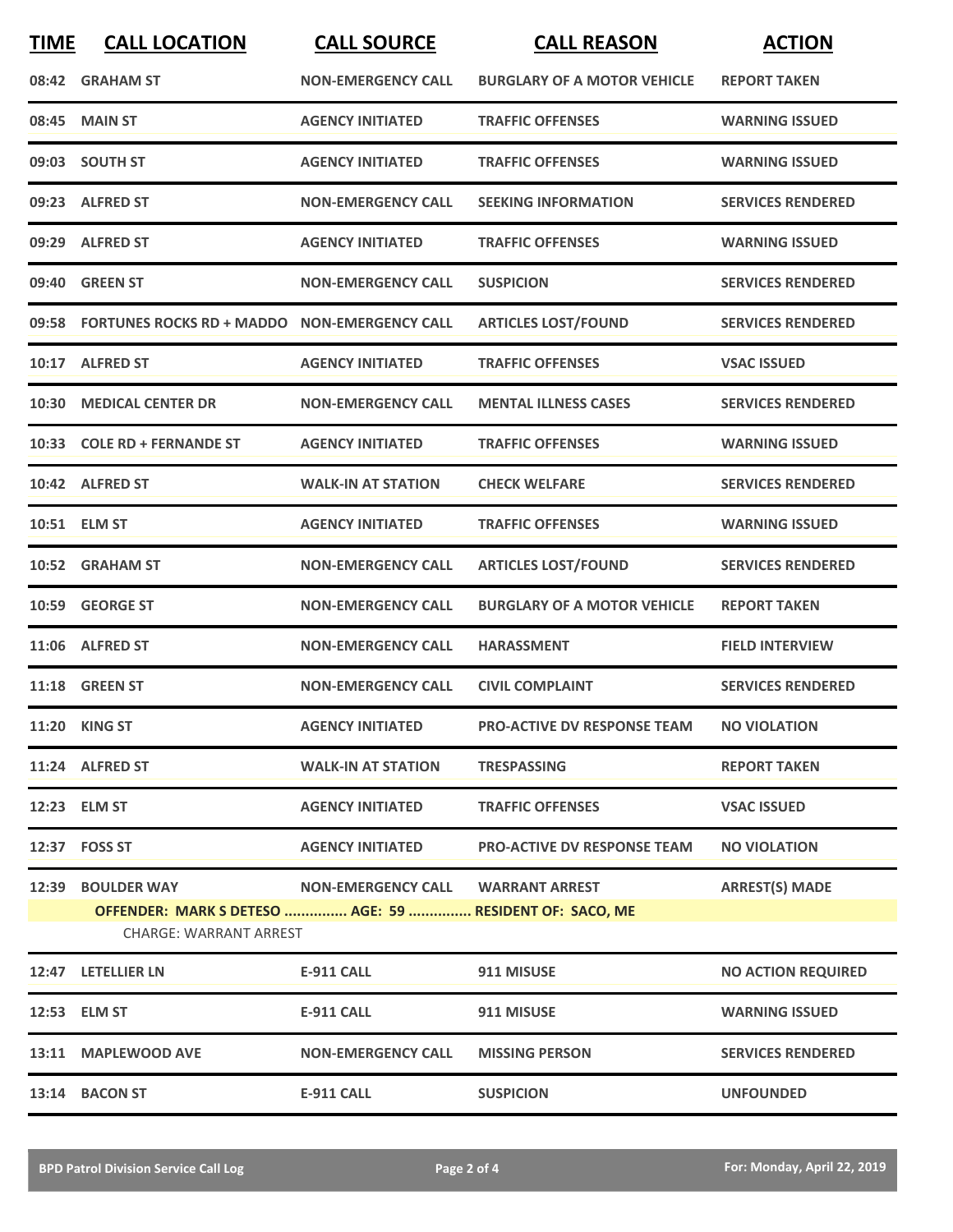| <b>TIME</b> | <b>CALL LOCATION</b>          | <b>CALL SOURCE</b>        | <b>CALL REASON</b>                                                 | <b>ACTION</b>             |
|-------------|-------------------------------|---------------------------|--------------------------------------------------------------------|---------------------------|
|             | 13:29 ALFRED ST               | <b>E-911 CALL</b>         | 911 MISUSE                                                         | <b>NO ACTION REQUIRED</b> |
|             | 13:30 ALFRED ST               | <b>WALK-IN AT STATION</b> | <b>HARASSMENT</b>                                                  | <b>SERVICES RENDERED</b>  |
|             | 13:34 ALFRED ST               | <b>NON-EMERGENCY CALL</b> | <b>CIVIL COMPLAINT</b>                                             | <b>CIVIL COMPLAINT</b>    |
|             | 13:37 CLIFFORD ST             | <b>NON-EMERGENCY CALL</b> | <b>ANIMAL COMPLAINT</b>                                            | <b>SERVICES RENDERED</b>  |
|             | 13:37 PIERSONS LN             | <b>AGENCY INITIATED</b>   | <b>PRO-ACTIVE DV RESPONSE TEAM</b>                                 | <b>NO VIOLATION</b>       |
|             | 13:59 CHADWICK PL             | <b>AGENCY INITIATED</b>   | <b>PRO-ACTIVE DV RESPONSE TEAM</b>                                 | <b>NO VIOLATION</b>       |
|             | 14:16 WENTWORTH ST            | <b>AGENCY INITIATED</b>   | <b>WARRANT ARREST</b>                                              | <b>ARREST(S) MADE</b>     |
|             |                               |                           | OFFENDER: ROBERT ANTHONY ROUX  AGE: 22  RESIDENT OF: BIDDEFORD, ME |                           |
|             | <b>CHARGE: WARRANT ARREST</b> |                           |                                                                    |                           |
|             | 14:47 HIGH ST                 | <b>AGENCY INITIATED</b>   | <b>PRO-ACTIVE DV RESPONSE TEAM</b>                                 | <b>NEGATIVE CONTACT</b>   |
|             | 15:08 ALFRED ST               | <b>NON-EMERGENCY CALL</b> | <b>LIQOUR COMPLIANCE CHECKS</b>                                    | <b>SERVICES RENDERED</b>  |
|             | <b>15:31 WENTWORTH ST</b>     | <b>NON-EMERGENCY CALL</b> | <b>CHECK WELFARE</b>                                               | <b>SERVICES RENDERED</b>  |
|             | 15:41 ARROWWOOD DR            | <b>WALK-IN AT STATION</b> | <b>SUSPICION</b>                                                   | <b>UNFOUNDED</b>          |
|             | 16:07 MAIN ST + RAILROAD AVE  | <b>AGENCY INITIATED</b>   | <b>TRESPASSING</b>                                                 | <b>NEGATIVE CONTACT</b>   |
|             | 16:43 BEACON AVE              | <b>AGENCY INITIATED</b>   | <b>PARKING COMPLAINT</b>                                           | <b>SERVICES RENDERED</b>  |
|             | 16:50 HILL ST + RAYMOND ST    | <b>AGENCY INITIATED</b>   | <b>TRAFFIC OFFENSES</b>                                            | <b>WARNING ISSUED</b>     |
|             | <b>17:05 RIVER RD</b>         | <b>AGENCY INITIATED</b>   | <b>TRAFFIC OFFENSES</b>                                            | <b>WARNING ISSUED</b>     |
|             | 17:14 RIVER RD                | <b>AGENCY INITIATED</b>   | <b>TRAFFIC OFFENSES</b>                                            | <b>WARNING ISSUED</b>     |
|             | 17:24 RIVER RD                | <b>AGENCY INITIATED</b>   | <b>TRAFFIC OFFENSES</b>                                            | <b>WARNING ISSUED</b>     |
|             | 17:34 WILLIAMS CT             | <b>NON-EMERGENCY CALL</b> | <b>BURGLARY OF A MOTOR VEHICLE</b>                                 | <b>REPORT TAKEN</b>       |
|             | 17:35 SOUTH ST + HAYFIELD RD  | <b>AGENCY INITIATED</b>   | <b>TRAFFIC OFFENSES</b>                                            | <b>WARNING ISSUED</b>     |
|             | 17:51 MAIN ST                 | <b>AGENCY INITIATED</b>   | <b>TRAFFIC OFFENSES</b>                                            | <b>VSAC ISSUED</b>        |
|             | 17:55 ALFRED ST               | <b>WALK-IN AT STATION</b> | <b>CAR SEAT DETAIL</b>                                             | <b>SERVICES RENDERED</b>  |
|             | 18:02 ALFRED ST + ANDREWS RD  | <b>AGENCY INITIATED</b>   | <b>TRAFFIC OFFENSES</b>                                            | <b>WARNING ISSUED</b>     |
|             | 18:41 BACON ST                | <b>WALK-IN AT STATION</b> | <b>CIVIL COMPLAINT</b>                                             | <b>CIVIL COMPLAINT</b>    |
|             | 18:42 BIRCH ST + ALFRED ST    | <b>AGENCY INITIATED</b>   | <b>TRAFFIC OFFENSES</b>                                            | <b>VSAC ISSUED</b>        |
|             | 18:44 FRANKLIN ST + MAIN ST   | <b>AGENCY INITIATED</b>   | <b>PARKING COMPLAINT</b>                                           | <b>NO ACTION REQUIRED</b> |